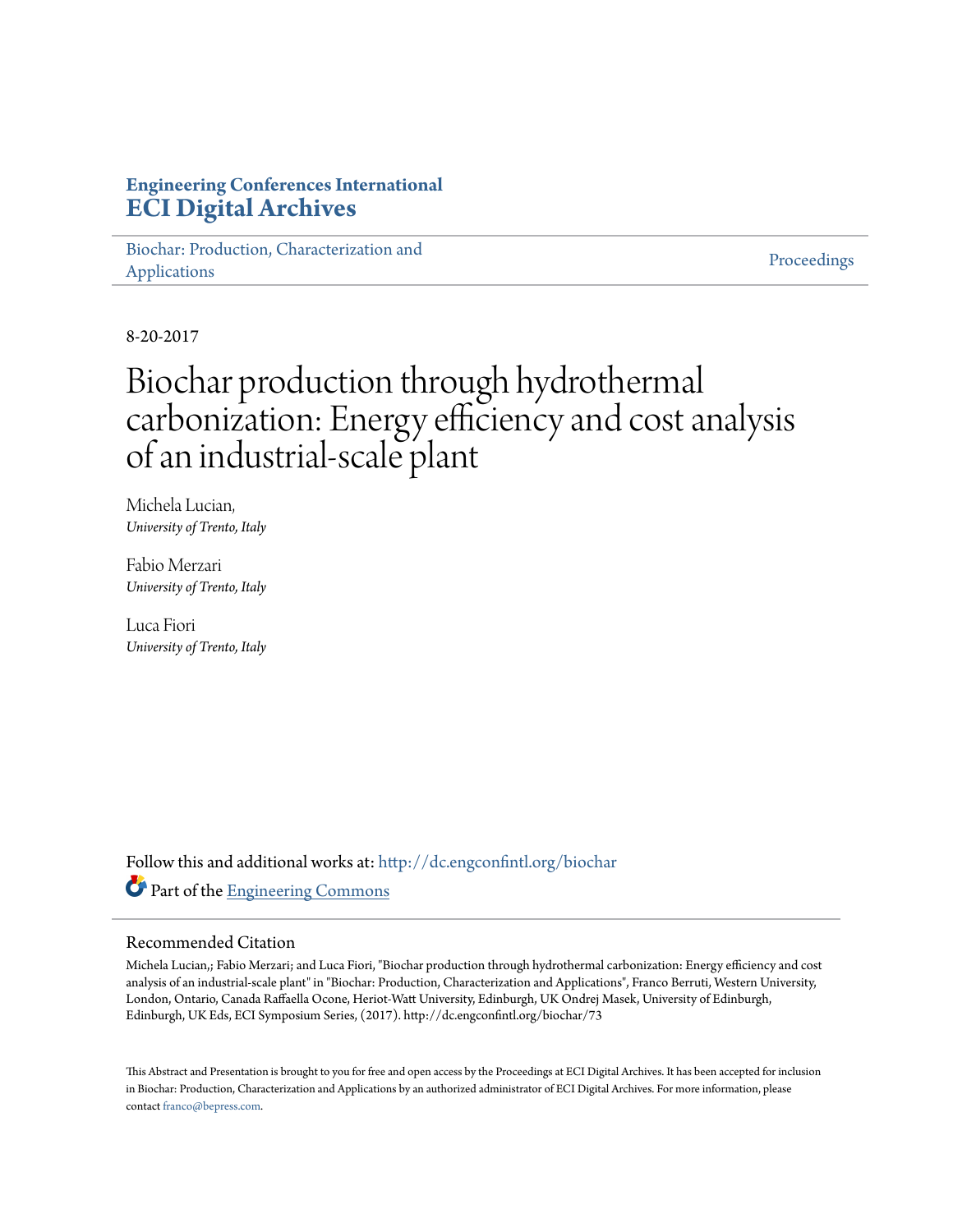

## Biochar production through Hydrothermal Carbonization (HTC): Energy efficiency and cost analysis of an industrial‐scale plant

**Speaker:** Fabio Merzari **Authors:**

Michela LucianFabio Merzari Maurizio Volpe prof. Luca Fiori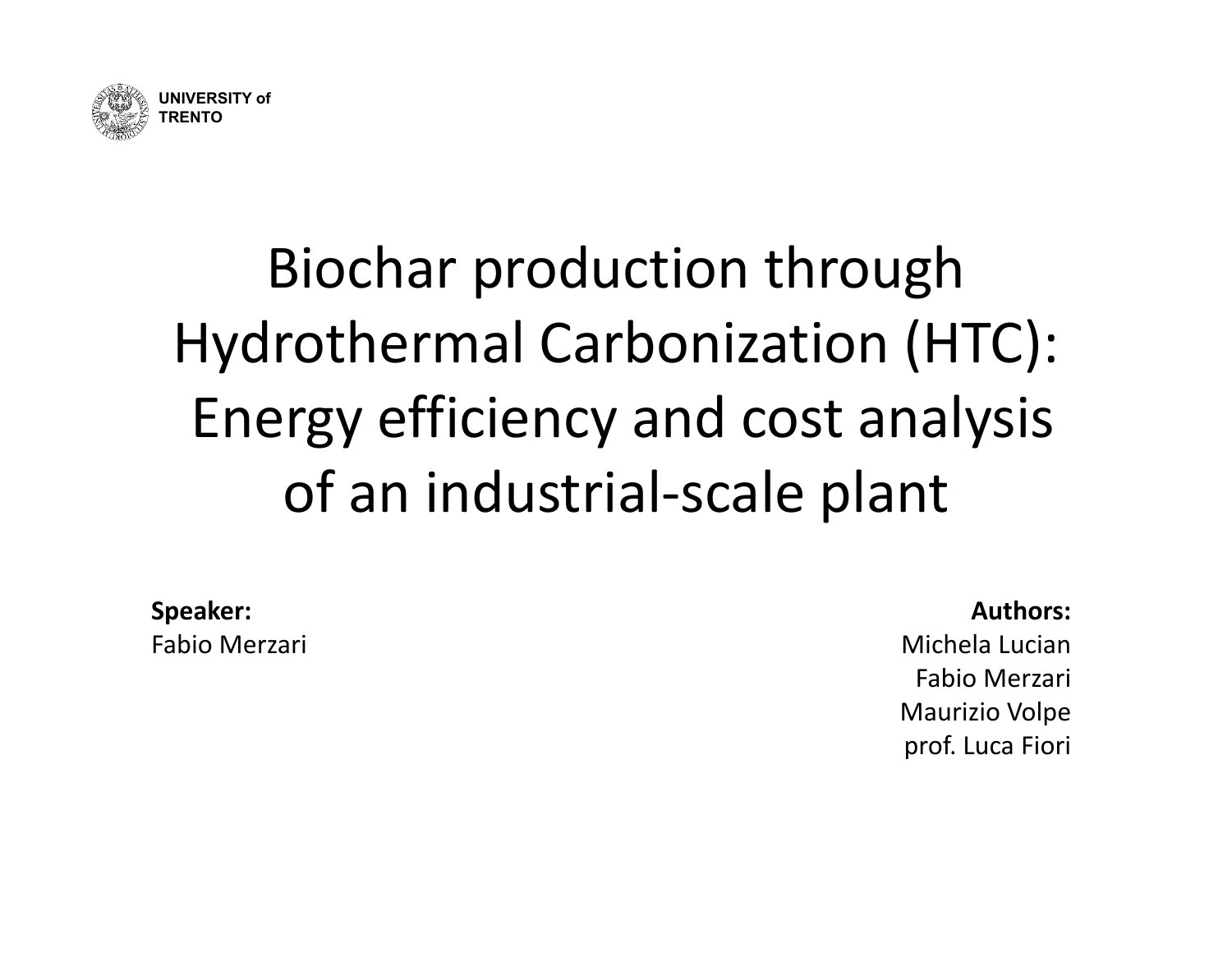

# **Outline**

### **INTRODUCTION**

- 1) Hydrothermal Carbonization (HTC)
- 2) Operative conditions of HTC process
- 3) Application
- 4) Aim of the work

### **MATERIAL AND METHODS**

- 1) Experimental data
- 2) Operative conditions
- 3) Plant scheme
- 4) Process parameters

### **RESULTS AND DISCUSSIONS**

- 1) Thermal and electric energy consumption
- 2) Thermal efficiency
- 3) Plant efficiency
- 4) Economic feasibility

### **CONCLUSIONS**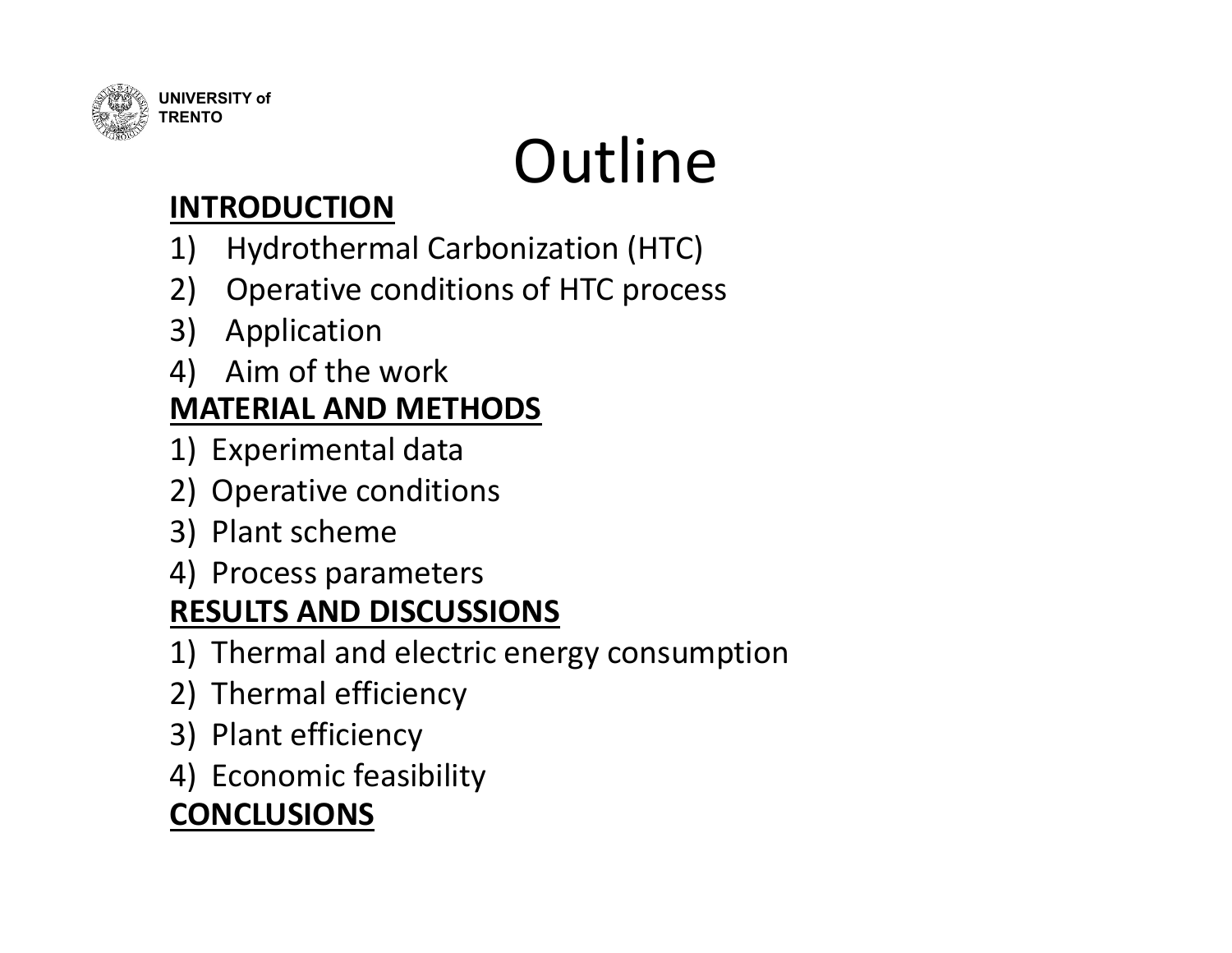

### **HYDROTHERMAL CARBONIZATION:**

#### **OPERATIVE CONDITIONS:**

### **APPLICATIONS OF OBTAINED BIOCHAR:**

#### **AIM OF THE WORK:**

## Introduction

- Coalification process that converts raw wet biomass into <sup>a</sup> coal like product High carbon content High calorific value
	- • Substrates: organic waste (OFMSW, sewage sludge, wet agricultural residues, algae, etc)
	- •Moisture: > 75%
	- •Temperature: 180 – 250 °C
	- •• Pressure: 10 -50 bar (autogenous)
	- •Residence time: 0.5 – 8 h
	- •Biofuels: co‐firing in coal handling infrastructure
	- •Feedstock for supercritical water gasification
	- •Soil amendment
	- •• Production of advanced materials (activated carbon)
	- • Modelling of <sup>a</sup> semi‐continuous industrial‐scale process on the basis of experimental data of grape marc (GM) and off‐specification compost (OSC);
	- • The model estimates: thermal energy and power consumption of the HTC plant; thermal and plant energy efficiencies; biochar production costs.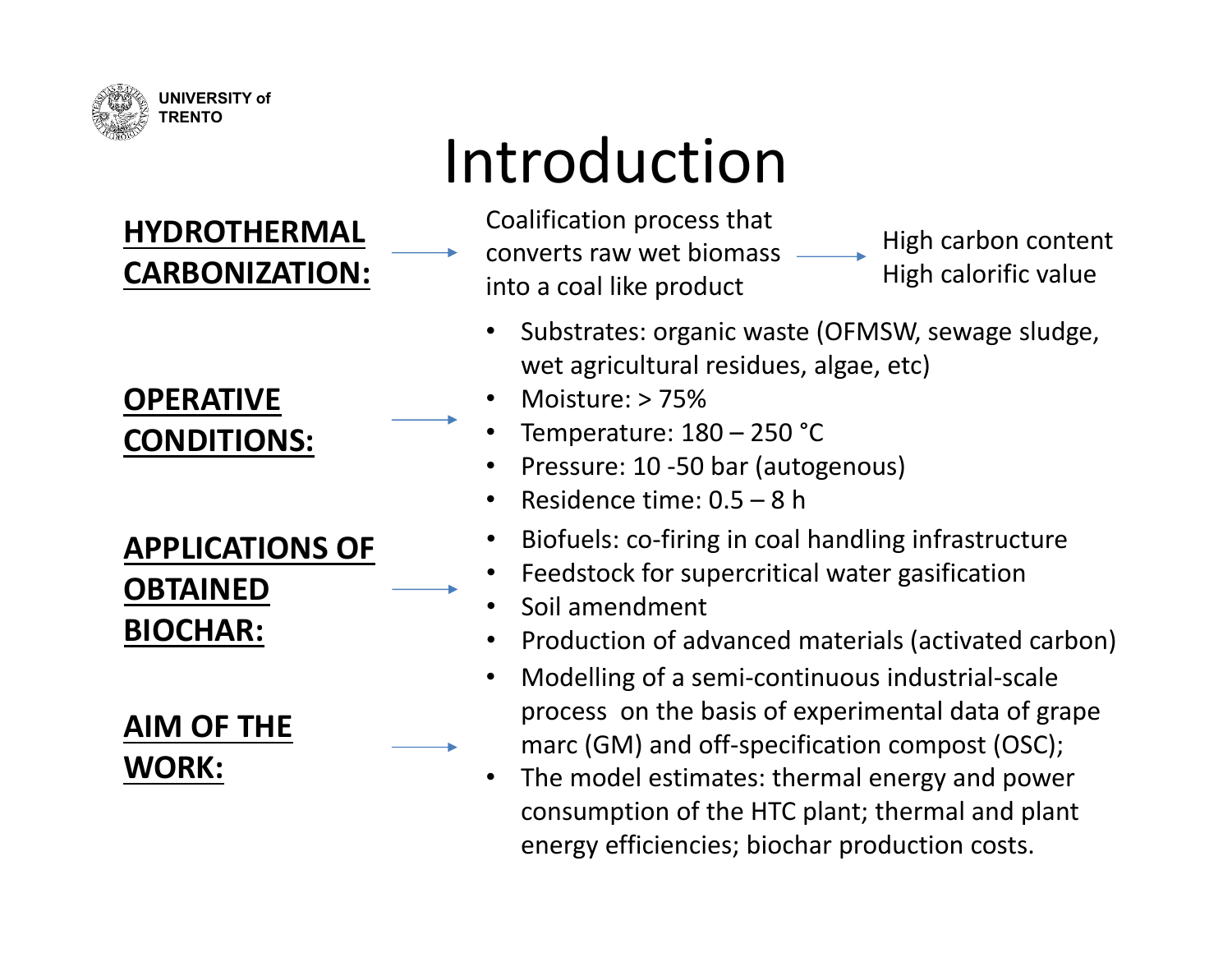

## Material and methods

The model is based on HTC experimental results performed in <sup>a</sup> stainless steel batch reactor (V <sup>=</sup> 50 mL)

Experimental parameters used in the model:

- • Ultimate analysis and experimental HHV of feedstock and biochar.
- •• Yields of biochar and gas.
- •Total organic content (TOC) of the liquid phase.
- •• Gaseous composition (CO2, CO,  $H_2$ , and CH<sub>4</sub>).

**FEEDSTOCK**

Off-specification compost (OSC): published data Grape marc (GM): published data

**OPERATIVE CONDITIONS:**

- • Dry biomass to water ratio DB/W <sup>=</sup> 0.07 for OSC,  $DB/W = 0.19$  for GM
- •Temperature: T <sup>=</sup> 180, 220, 250 °C
- •• Residence time:  $θ = 1, 3, 8$  h

**EXPERIMENTALDATA:**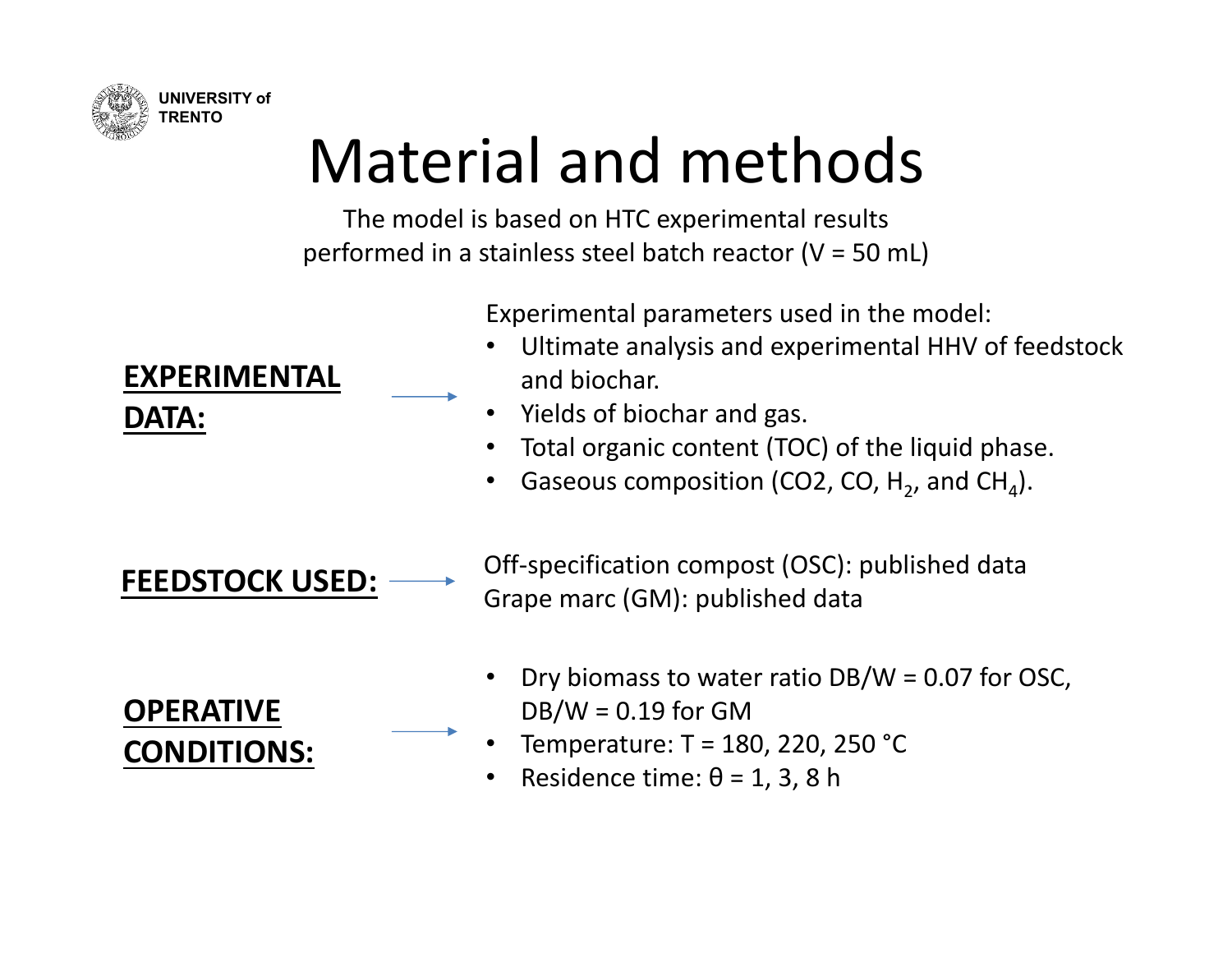

### Material and methods: plant scheme

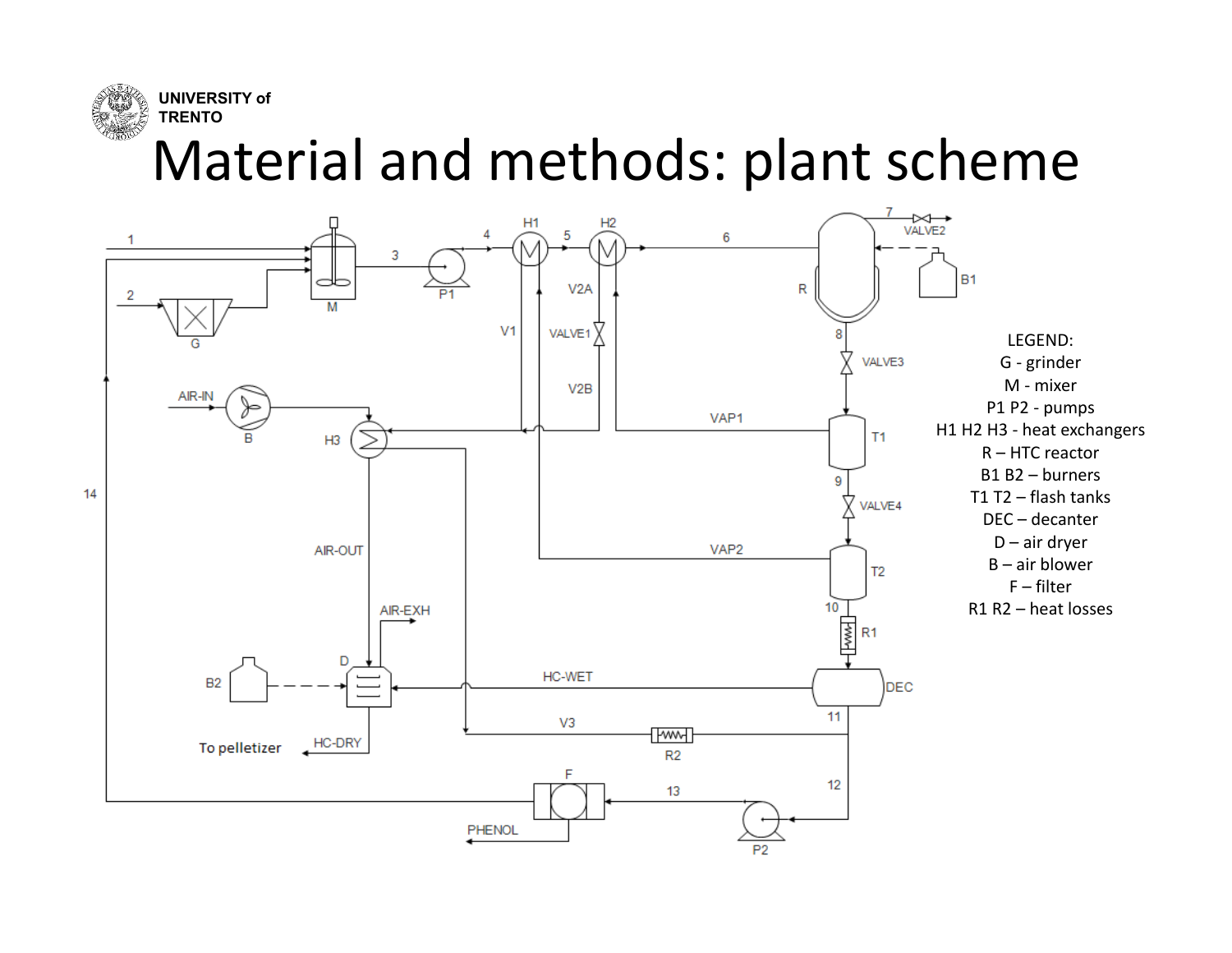

## Material and methods

#### **PROCESSPARAMETERS:**

- •8000 h/year of operating time
- $\bullet$ 20000 ton/year of treatment capacity (2500kg/h)

|                                  | <b>OSC</b> | GM     |
|----------------------------------|------------|--------|
| Biomass as received $(ton/y)$    | 20,000     | 20,000 |
| $DB = \text{Biomass db (ton/y)}$ | 14,000     | 7,000  |
| Water added (ton/y)              | 200,000    | 23,840 |
| $W = Total water (ton/y)$        | 206,000    | 36,840 |
| Total flow rate $(ton/y)$        | 220,000    | 43,840 |
| $DB/W$ (-)                       | 0.07       | 0.19   |
| Biomass moisture content (%)     | 30         | 65     |

#### **MODEL ASSUMPTIONS:**

**EFFICIENCY**

**PARAMETERS:**

- •• Each piece of equipment stationary and adiabatic
- $\bullet$ • Heat losses simplified with 2 heat exchangers
- $\bullet$ • No material losses
- •• Pressure drops concentrated in the equipment

*Thermal efficiency* = 
$$
\frac{Energy_{HC,HHV}}{Energy_{th}}
$$

 $\emph{Plan}$ t efficiency  $= \frac{Energy_{HC,HHV}}{Energy_{biomass,HHV} + Energy_{e} + Energy_{th}}$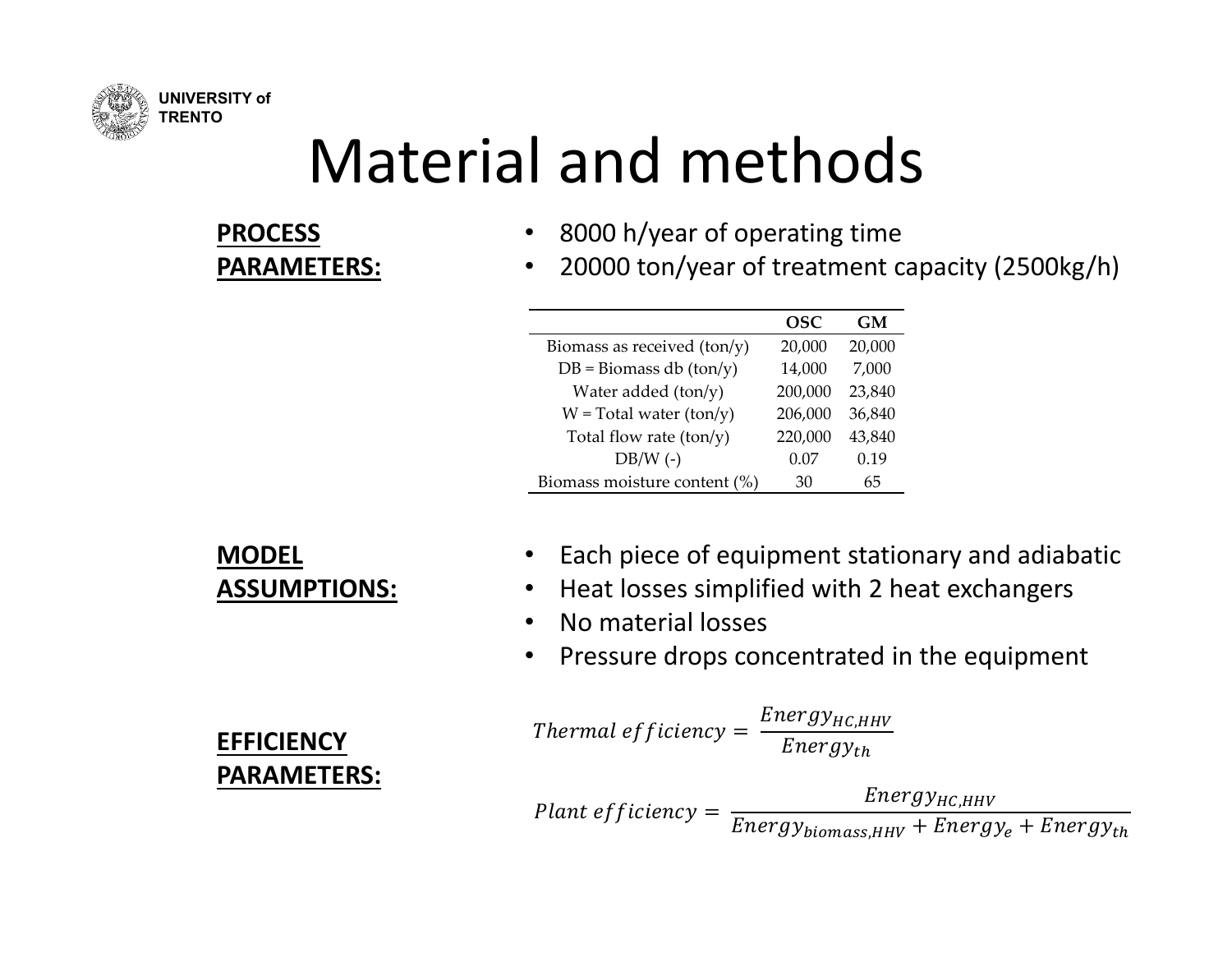

### Results:

### thermal energy consumption

**COMPOST GRAPE MARC**





#### **Thermal energy:**

**OSC:** 2.79-6.28 kWh/kg<sub>biochar</sub>

Most of thermal energy (81.1%-91.7%) is required by burner B1 **GM:**1.17-1.50 kWh/kg<sub>biochar</sub>

. No trend is evident. The lowest thermal energy is recorded at 220 °C.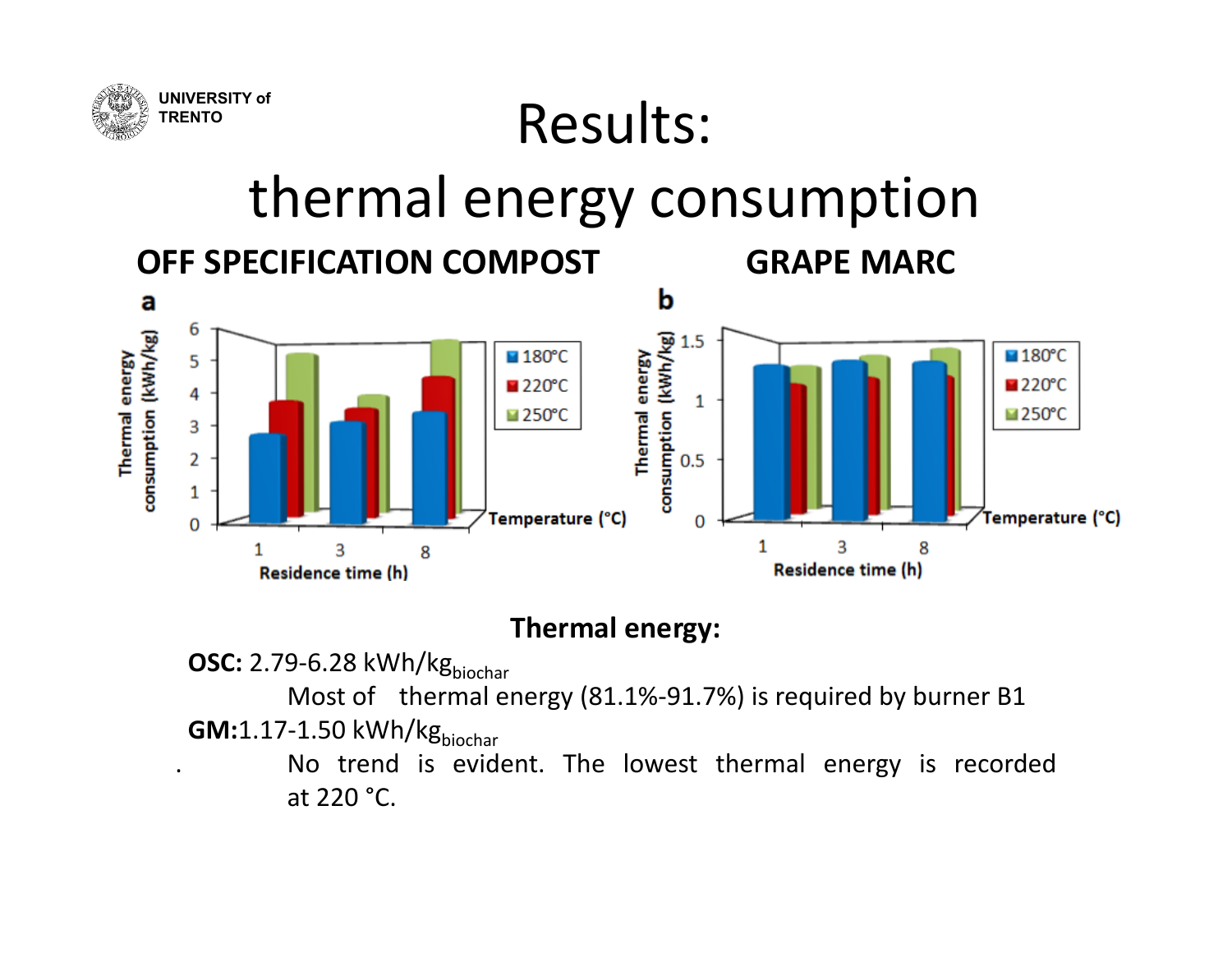

## electric energy consumption

Results:



**Electrical energy:** < 0.30 kWh/kg<sub>biochar</sub> for GM and OSC.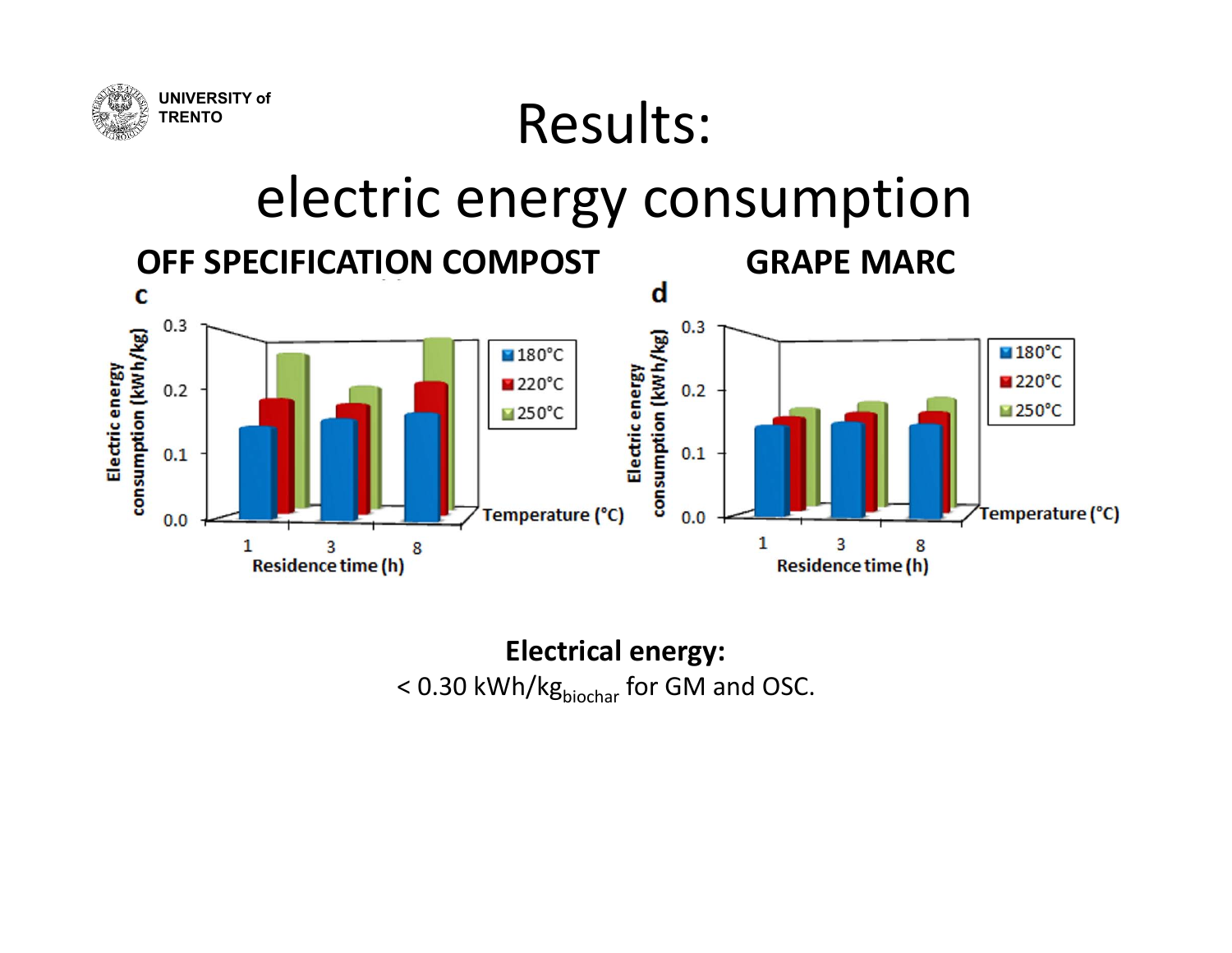

# thermal efficiency

Results:



**COMPOST GRAPE MARC**



- • Values are lower when using OSC with respect to GM due to the different DB/W (DB/W=0.07 for OSC and DB/W=0.19 for GM).
- $\bullet$ • At T>180 °C, the energy content of OSC-derived biochar cannot provide sufficient thermal energy to compensate for the thermal energy of the process.
- • Thermal efficiency for GM ranges between 4.67 and 5.64: the relatively high DB/W chosen (=0.19) allows for significantly improved HTC thermal performance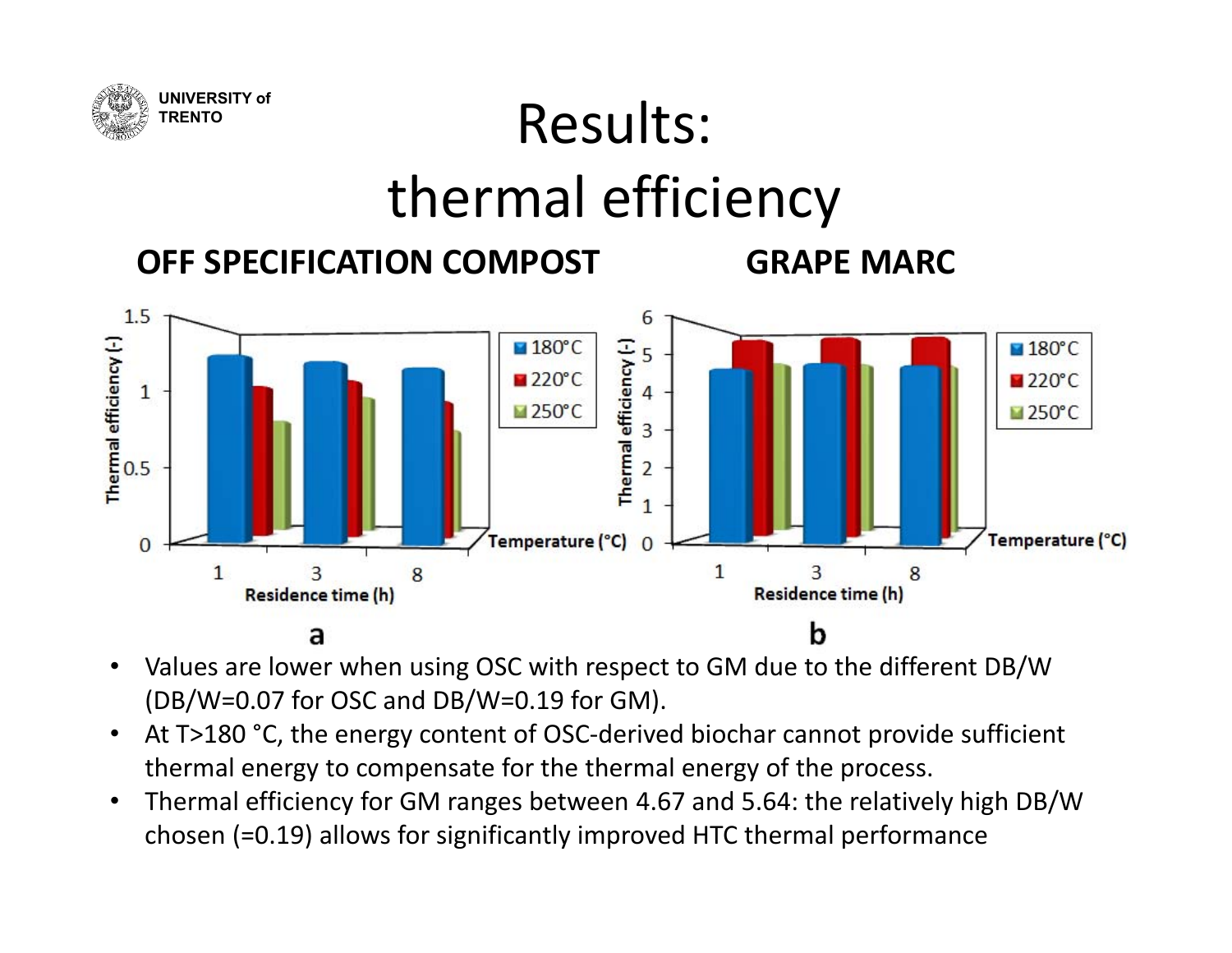

## Results: plant efficiency



Plant efficiency decreases with temperature.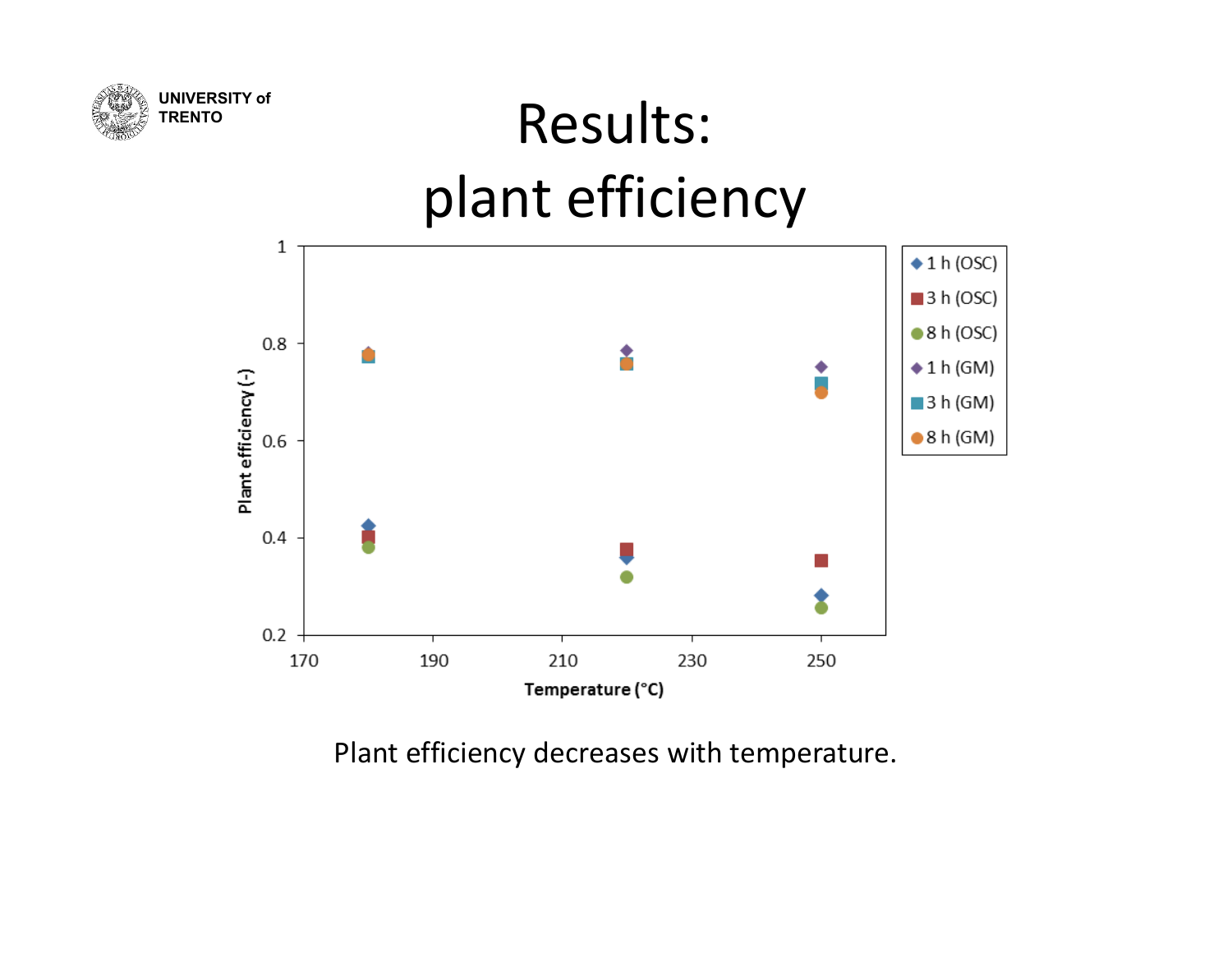

## Results: plant efficiency



GM: plant efficiency is notably higher than for OSC values. This is due to the highest value of HHV of GM and also to the higher DB/W value used.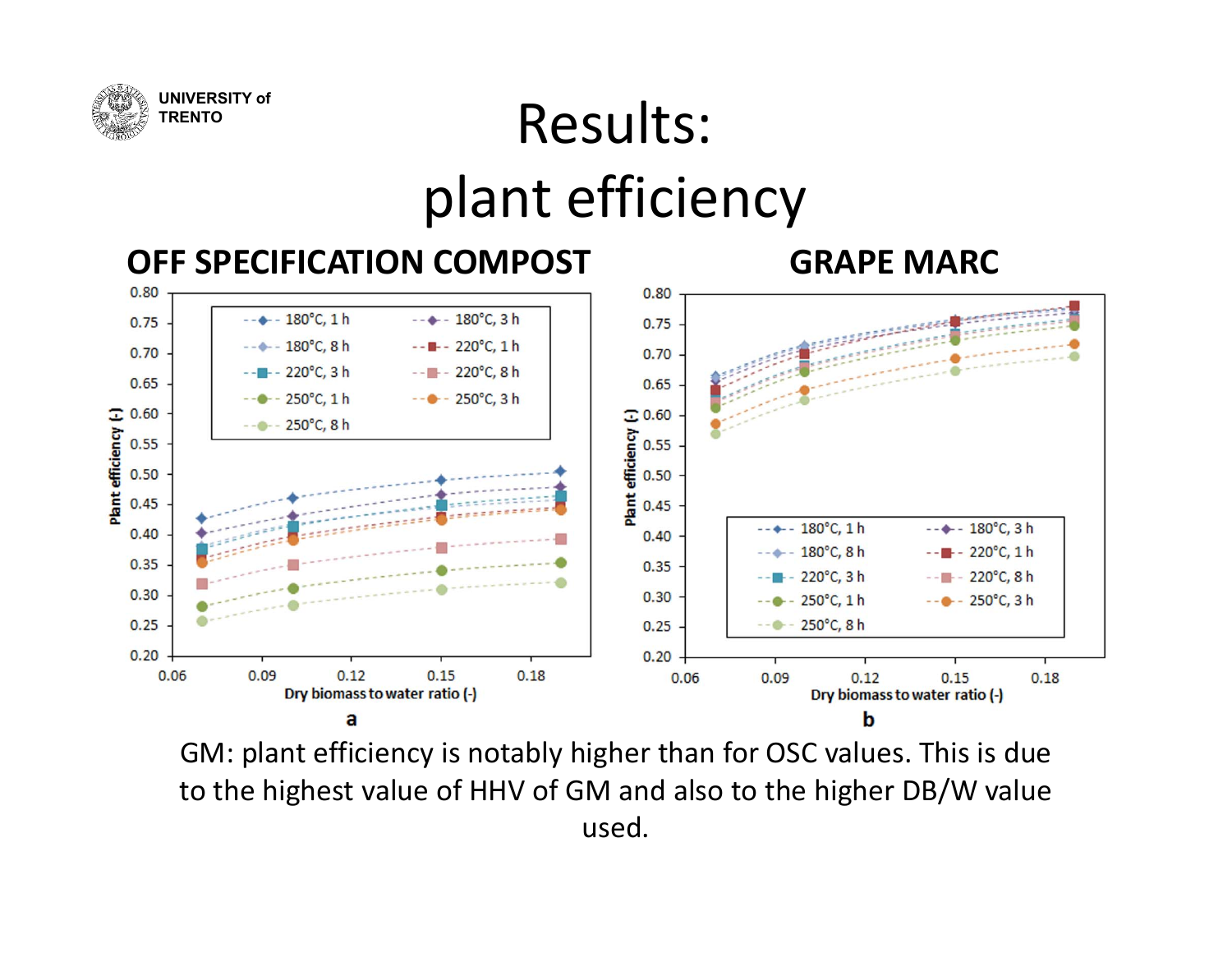

## Results: economic feasibility

Best results from GM at T=220 °C, θ=1h and DB/W=0.19

| <b>Type of Unit</b>                        | Cost $(\epsilon)$ |
|--------------------------------------------|-------------------|
| Heat exchangers (H1, H2, H3)               | 32,983            |
| Agitator                                   | 5110              |
| Direct fired heaters                       | 354,063           |
| Reactor                                    | 436,051           |
| <b>Flash tanks</b>                         | 145,276           |
| Pumps                                      | 57,237            |
| Centrifuge                                 | 55,028            |
| Crusher                                    | 10,739            |
| Dryer                                      | 131,535           |
| Filter                                     | 1359              |
| Pelletizer                                 | 30,907            |
| <b>Total cost for on-site</b><br>equipment | 1,260,288         |

| <b>Cost linked to the</b>                   | <b>Annual Cost</b> |
|---------------------------------------------|--------------------|
| capital                                     | $(\epsilon)$       |
| Average loan interest<br>rate 5% (10 years) | 229,717            |

| <b>Type of Unit</b>                   | Cost $(\epsilon)$ |
|---------------------------------------|-------------------|
| Total depreciable capital (TDC)       | 1,260,288         |
| On-site equipment                     | 21,526            |
| Utility plants                        | 230,727           |
| Contractor's fee and<br>contingencies | 30,251            |
| Land                                  | 30,251            |
| Plant start up                        | 151,254           |
| Working capital                       | 79,765            |
| <b>Total capital investment (TCI)</b> | 1,773,811         |

| <b>Operating costs</b>        | <b>Annual Cost (€)</b> |
|-------------------------------|------------------------|
| Electricity                   | 1,260,288              |
| Methane                       | 21,526                 |
| Labor related operations      | 230,727                |
| Maintenance                   | 30,251                 |
| Property taxes and insurance  | 30,251                 |
| General expenses              | 151,254                |
| Waste water treatment         | 79,765                 |
| <b>Total production costs</b> | 832,984                |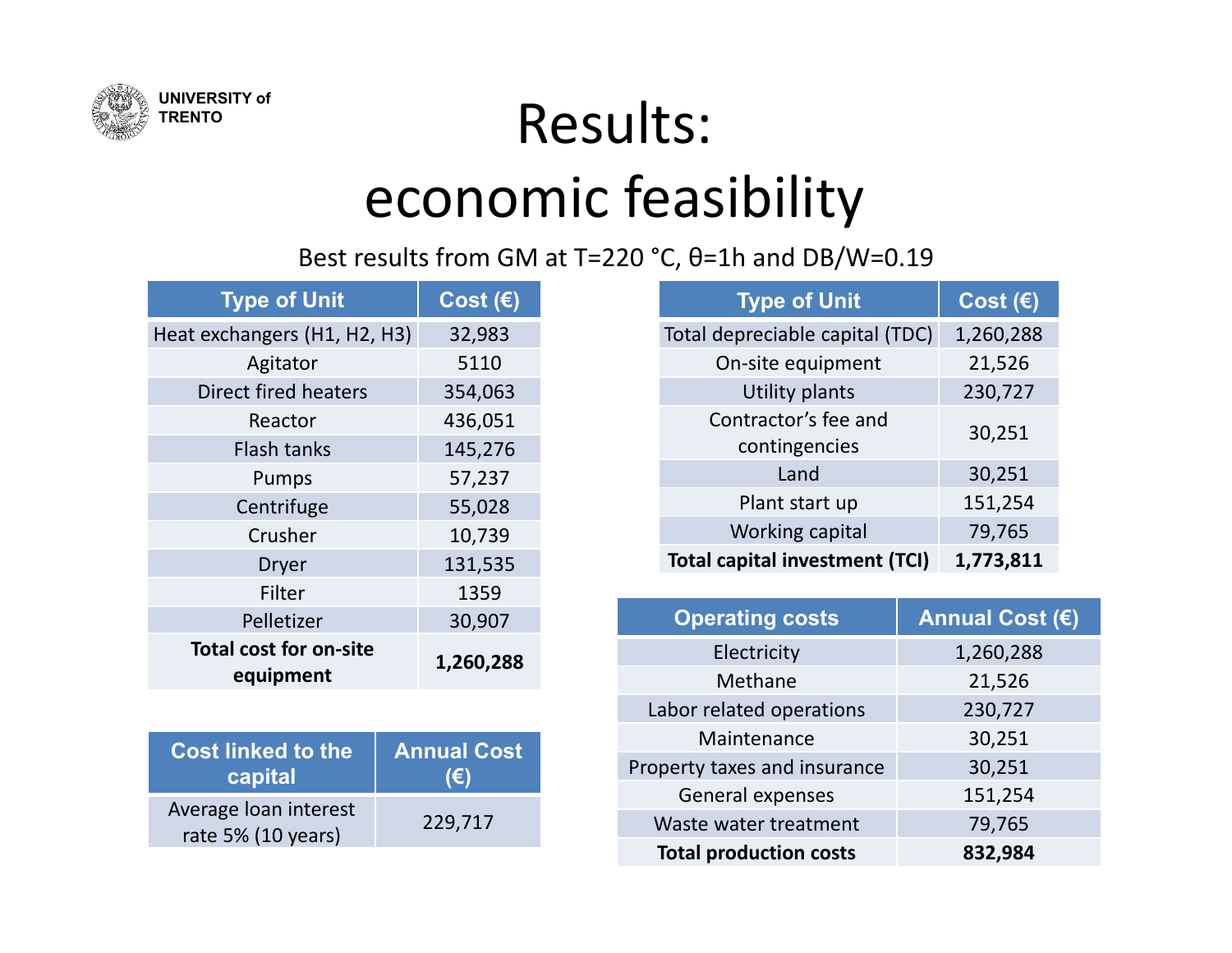

# Results: economic feasibility

Best results from GM at T=220 °C, θ=1h and DB/W=0.19

Biochar production of 5317 ton/years

Break‐even point is 200€/ton

Break‐even point of wood pellets is 150 ‐ 200€/ton: biochar is competitive